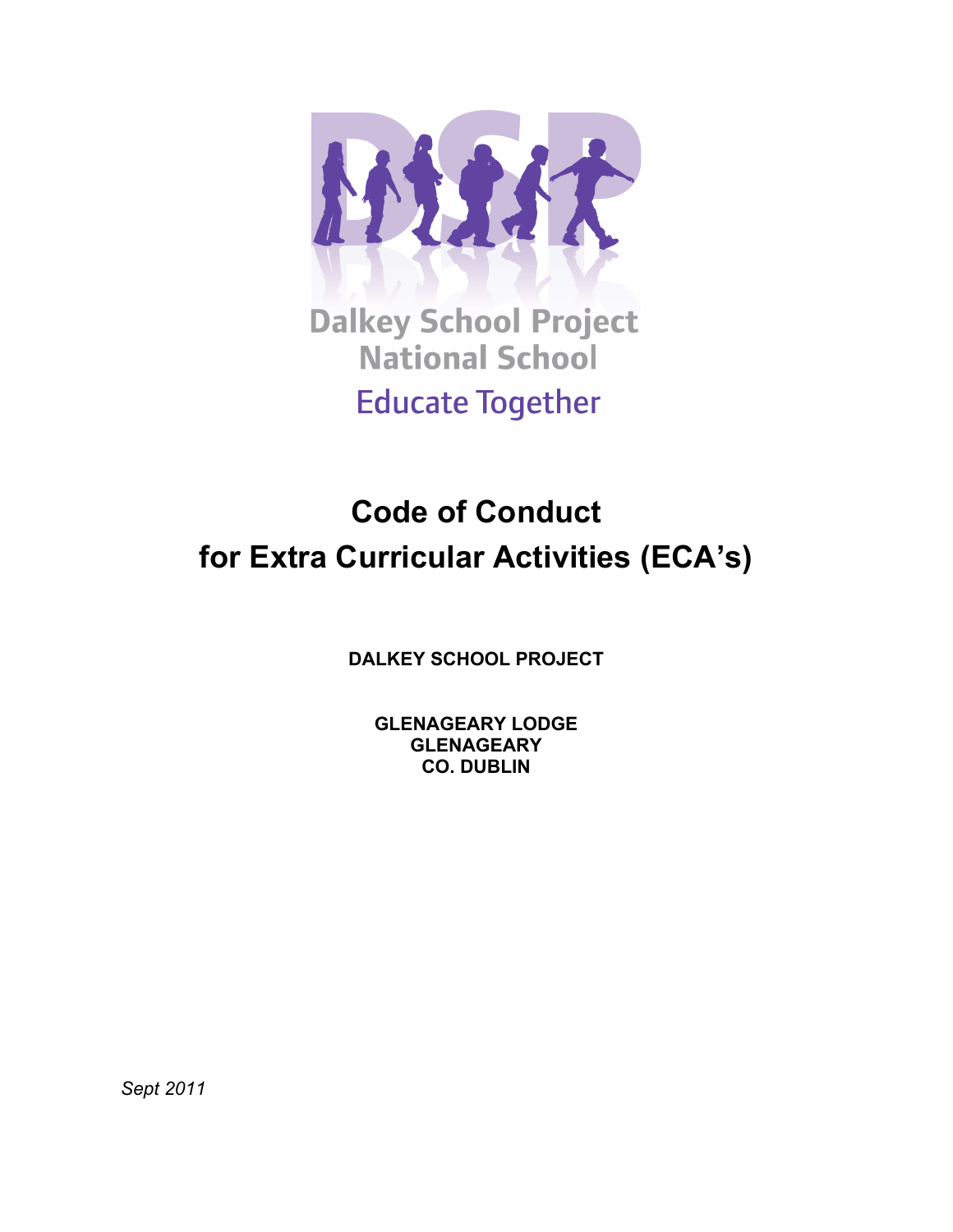This policy is a procedural support document for the Extra Curricular Activities (ECAs) Code of Conduct. It's purpose is to provide a framework under which issues regarding children's behaviour during ECA's can be addressed.

The code of conduct is in place to ensure that all children can enjoy extra curricular activities without disruption and upset. It is expected that the code of behaviour followed in school should be continued into after school activities.

- Full co-operation, courtesy and respect for the teacher, other children and equipment is required from all. Only children who are enrolled in a class/activity may be in attendance.
- It is essential that parents make sure that their children are aware of the code of conduct and the consequences of their actions.
- Children should always speak to each other and the adults involved in a polite fashion. Personal remarks – remarks about another person's family, personal habits, clothes or belongings, for example - can be harmful. In the same way as they have no place at school, they have no place at after school activities.
- ECA teachers have responsibility to guide and direct children. They should "encourage relationships based on kindness, respect and understanding of the needs of others".
- Participants must obey the instructions of the activity teacher and helpers.
- The following offences are not tolerated
	- a) Fighting/rough play
	- b) Bullying, threats, intimidation
	- c) Defiance
	- d) Disrespect and rudeness
	- e) Stealing/lying
	- f) Interference with class teachers' desks and class equipment
	- g) Destruction of school equipment and people's property
	- h) Writing of graffiti
	- i) Obscene language
	- j) Leaving school premises (or other location of activity) without permission
	- k) Negative personal comments, gestures, looks etc. against others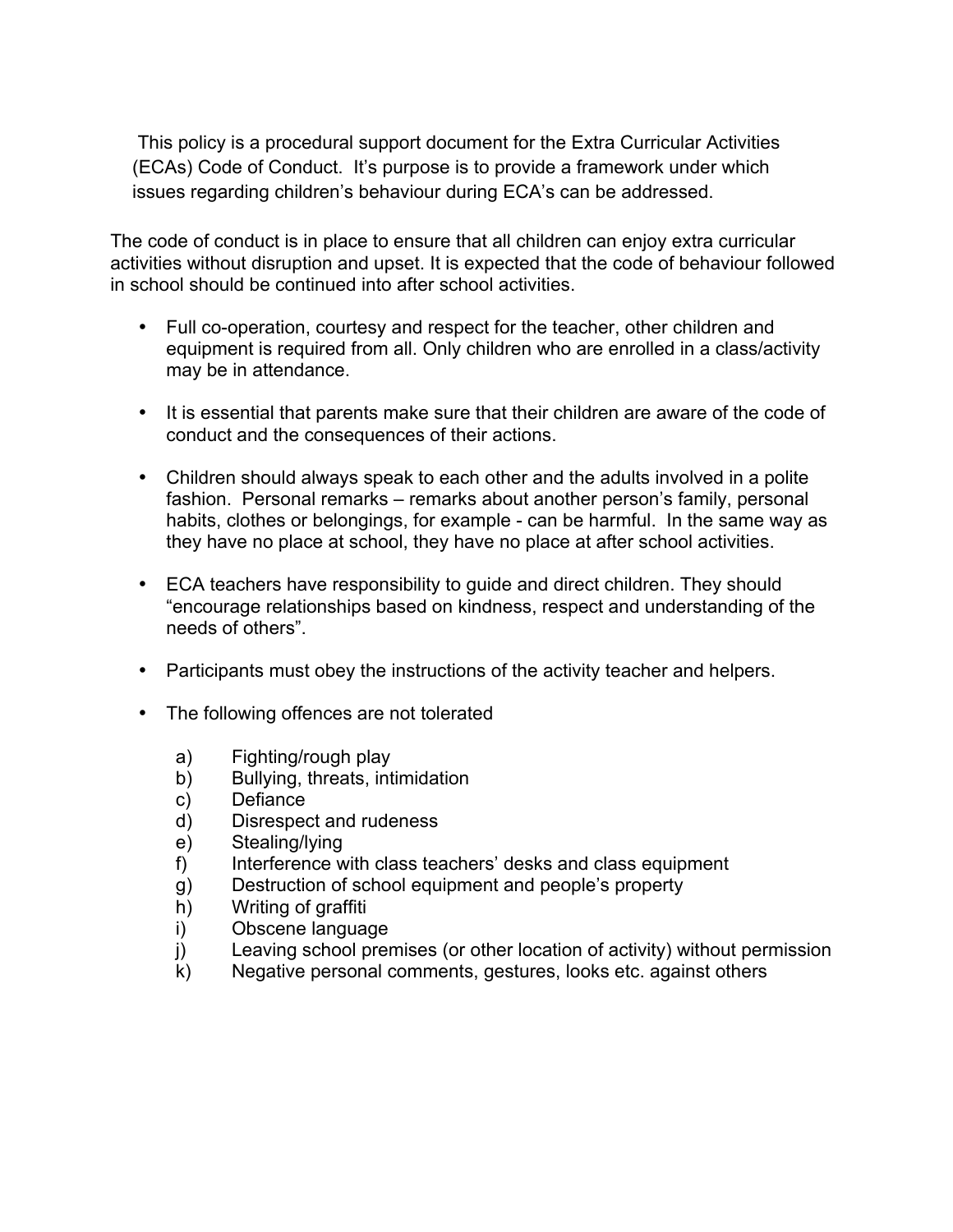The sanctions for misbehaving are as follows:

 $1<sup>st</sup>$  Offence Child will be spoken to by teacher  $2<sup>nd</sup>$  Offence Parents will be notified of unaccep  $2^{nd}$  Offence Parents will be notified of unacceptable conduct  $3^{rd}$  Offence Child will be excluded from extra curricular activi Child will be excluded from extra curricular activity without refund of fee

## **Procedure:**

In case of general mis-behaviour, where there is no serious incident involved, the child should be warned informally before any action under the policy is taken. In these cases, the child should be giving a clear explanation of what the inappropriate behaviour is and told that if they fail to stop, that action will be taken in accordance with the code of conduct. If this fails to resolve the behaviour, or if there is an issue of a very serious nature, the procedure outlined below should be evoked.

## **1st Offence**

The first stage of the process will be for the teacher who is giving the ECA to speak with the child, clearly outlining what the unacceptable behaviour is and that it is to be discontinued immediately. The child should be informed that they have been spoken to in line with the code of conduct and that failure to improve their behaviour could lead to their parents being informed. It should be made clear what changes in behaviour are required to avoid future sanctions. The teacher should log the incident (see template in appendix 1) and give the log to the ECA co-ordinator.

## **2nd Offence**

If a child continues to behave in an unacceptable way, the teacher should then contact the ECA co-ordinator to discuss the issue. The ECA co-ordinator will contact the child's parent to inform them that the teacher will telephone them to discuss the details of what occurred. The teacher should then contact the parent to give specific information regarding the inappropriate behaviour and to ask the parent to speak with the child. A follow up call should be made to discuss the child's response. Again, it should be made clear to the child what changes in behaviour are required to avoid future sanctions and that the consequence of not making those changes may be that the child would no longer be allowed to participate in the activity.

The teacher should log the incident (see template in appendix 1) and give the log to the ECA co-ordinator.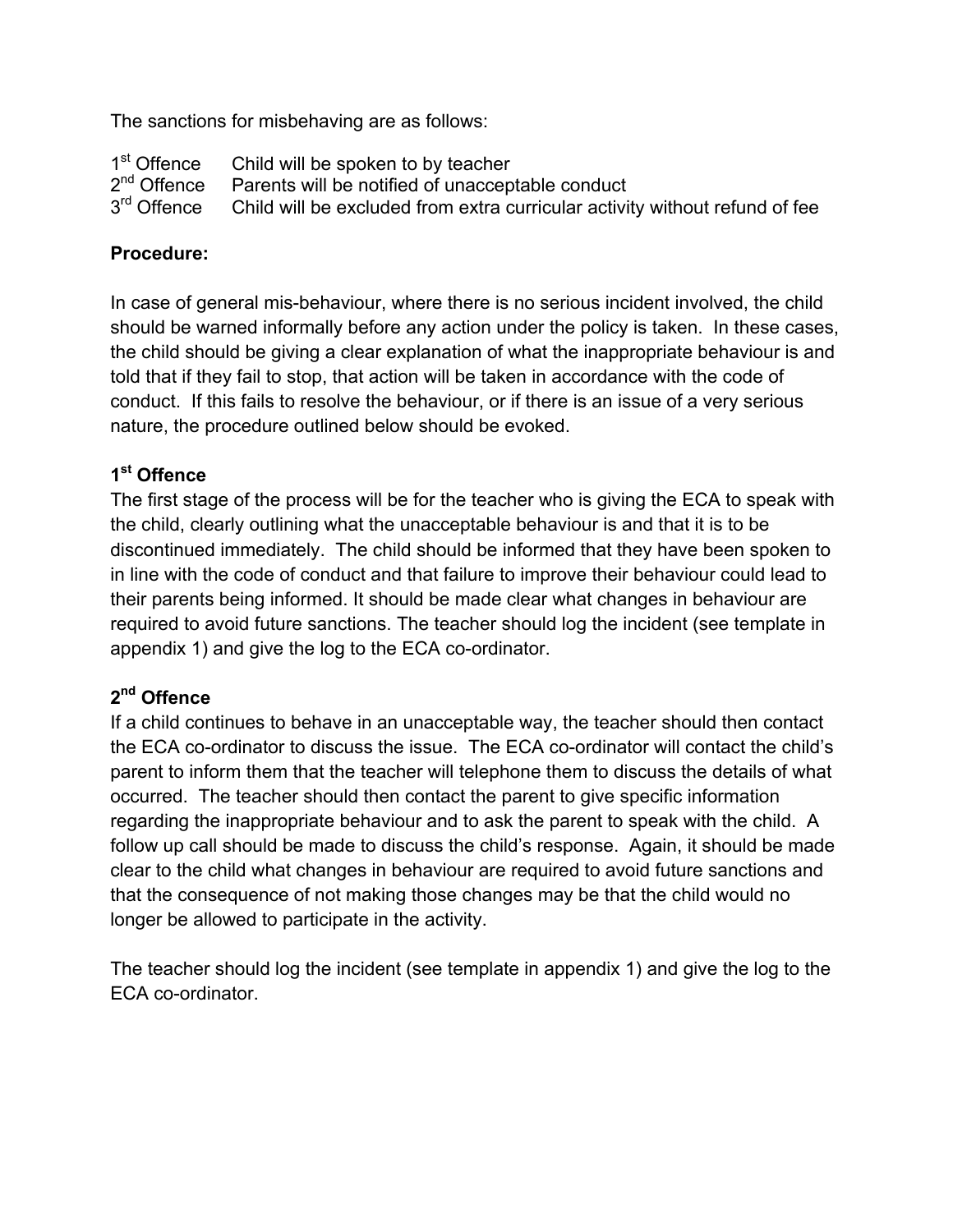## **3rd Offence**

If there is a continuation of the unacceptable behaviour, contact should be made as per the  $2^{nd}$  offence. If the teacher feels that no mitigating response is given, he/she will inform the parent that the child is no longer permitted to continue with the ECA. If this is the case, there will be no refund of the fee for the activity.

The teacher should log the incident (see template in appendix 1) and give the log to the ECA co-ordinator.

In all of the above stages, if a parent feels that a child has not been treated fairly under this process, he/she can contact the ECA Co-ordinators to appeal the sanction.

If at any time an ECA provider or a parent needs advice and/or support in the implementation of this policy, they can contact the ECA Co-ordinators.

## **Issues Arising where ECA teacher is not present:**

From time to time, issues regarding behaviour may arise when the ECA instructor is not present, for example before or after the activity. During such times, it is the responsibility of the parent/supervisor to ensure that all children in their charge behave in accordance with the code of conduct. If another parent sees inappropriate behaviour, he/she should ask the child(ren) to stop immediately and then inform the parent in charge of that child(ren).

If these issues arise in a persistent manner, the ECA Co-ordinators should be notified to try to address the situation.

## **Additional Information:**

If a serious incident occurs, particular where any injury to a child is involved, it is essential that the teacher contacts the ECA co-ordinators immediately. The details of the incident and the injury sustained must be logged through an incident report, which should then be forwarded to the ECA Co-ordinators.

At any time, where there is a serious incident related to inappropriate behaviour, the ECA Co-ordinators have the discretion to make a decision as to whether or not a child should be allowed to continue in an activity.

Ratified by the Board of Management on date

Signed Chairperson

This policy will be reviewed in 2-3 years.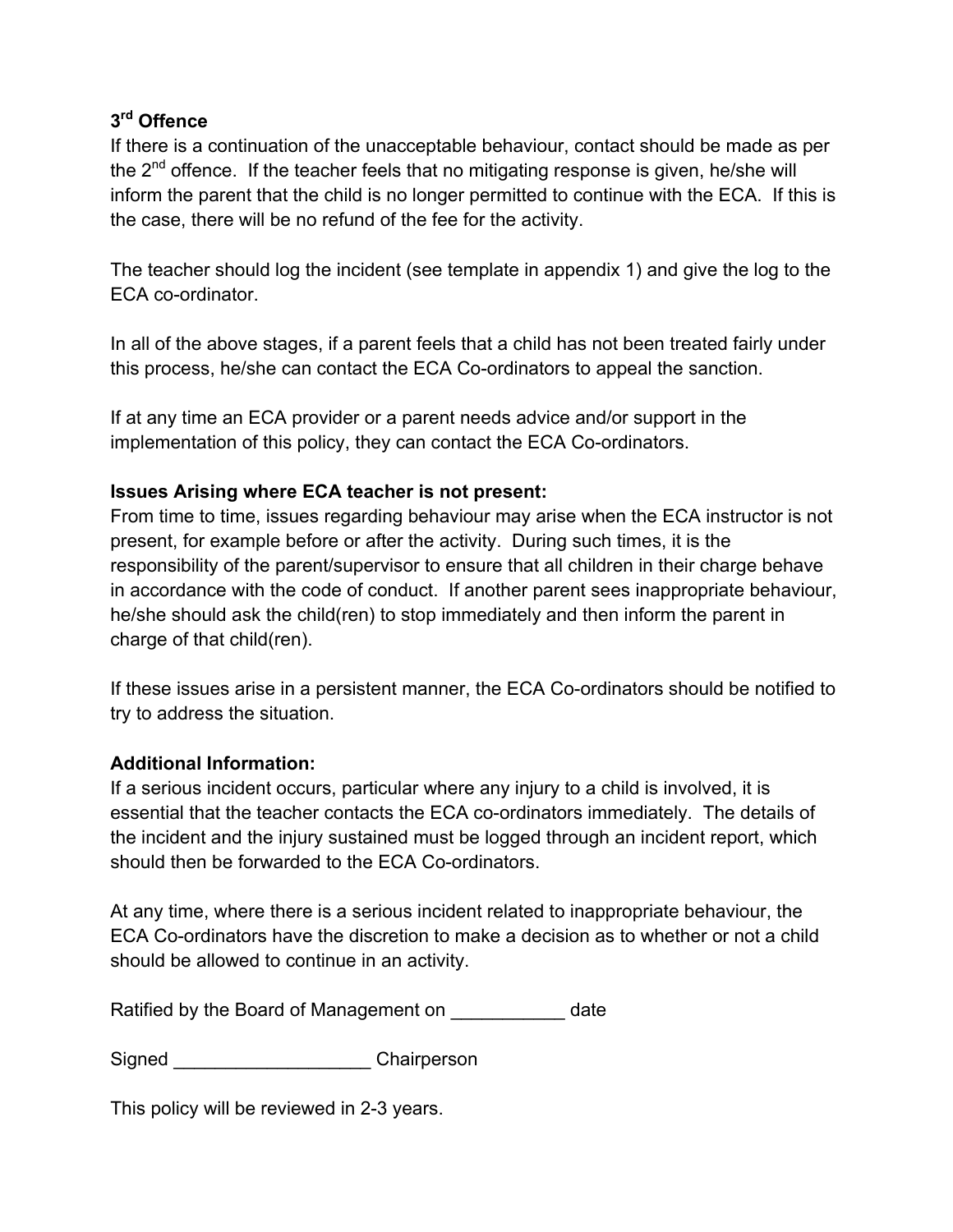## **APPENDIX 1**

# **ECA INCIDENT LOGGING FORM**

| Name of the person completing the form: |
|-----------------------------------------|
|                                         |
|                                         |
|                                         |
| ECA:                                    |
|                                         |
|                                         |
| Name of the child:                      |
|                                         |
|                                         |
|                                         |
| Date of the accident/incident:          |
|                                         |
|                                         |
|                                         |
| Details of the accident/incident:       |
|                                         |
|                                         |
|                                         |
|                                         |
|                                         |
|                                         |
|                                         |
|                                         |
|                                         |
|                                         |
| Action taken:                           |
|                                         |
|                                         |
|                                         |
|                                         |
|                                         |
|                                         |
|                                         |
|                                         |

Signed: